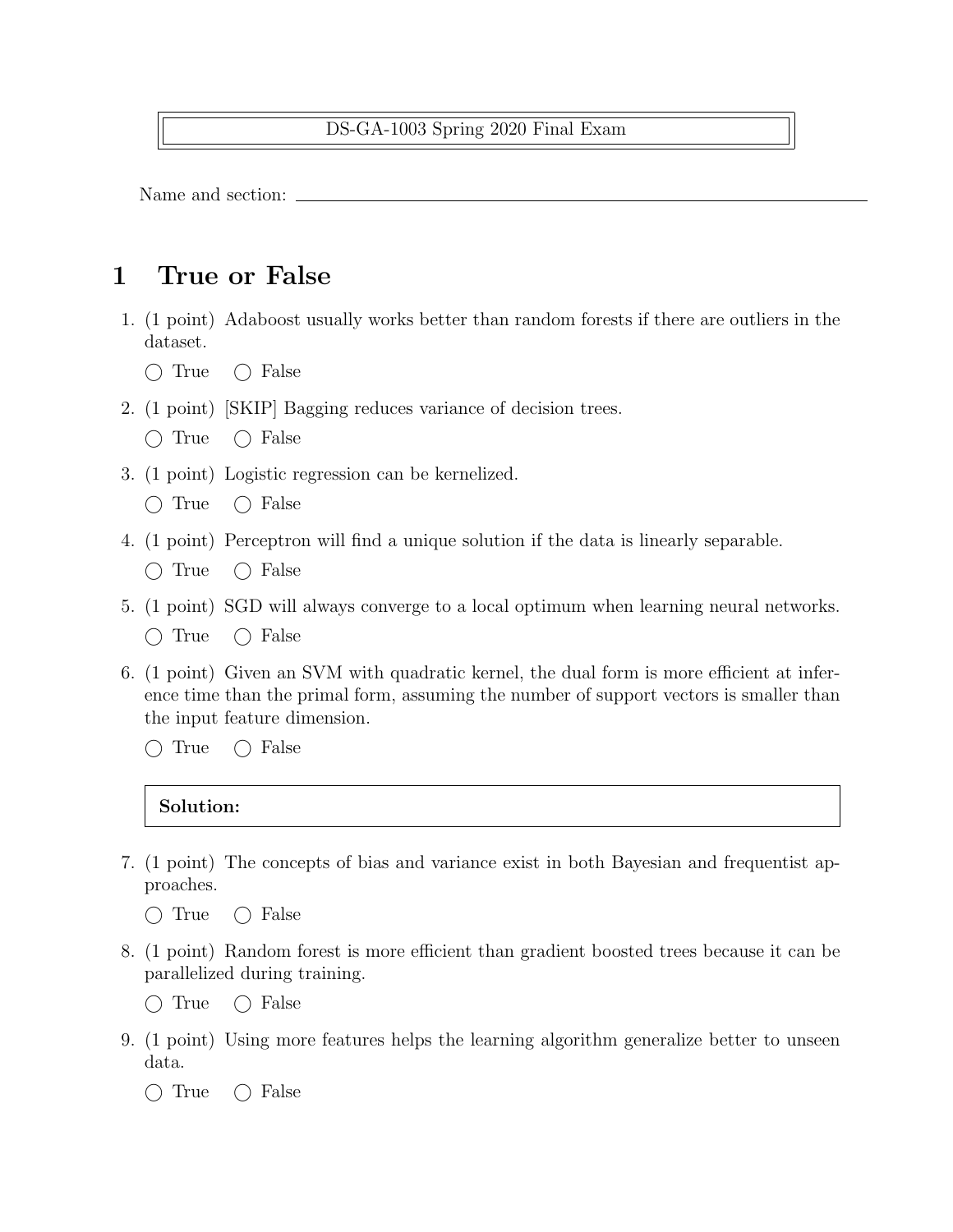- 10. (1 point) L1 regularization can be used for feature selection.
	- $\bigcap$  True  $\bigcap$  False
- 11. (1 point) Multiclass SVMs use the same weight vector for all classes.
	- $\bigcap$  True  $\bigcap$  False

- 12. (1 point) In bagging, increasing bootstrap sample size can reduce variance.
	- $\bigcirc$  True  $\bigcirc$  False
- 13. (1 point) Absolute loss is more robust to outliers than squared loss for regression.
	- $\bigcap$  True  $\bigcap$  False
- 14. (1 point) Backpropagation uses dynamic programming.
	- () True () False
- 15. (1 point) Given a dataset  $\{x_1, x_2, \ldots, x_n\}$  sampled from a data generating distribution  $P, x_1$  is an unbiased estimate of the mean of the distribution.
	- $\bigcap$  True  $\bigcap$  False

## 2 Multiple Choices

Note: There can be more than one correct answers; select all that apply! No partial credits: all correct answers must be checked.

1. (3 points) Which of the following models can be learned by MLE?

```
◯ Perceptron ◯ Ridge regression ◯ SVMs ◯ Logistic regression
```
- 2. (3 points) If we find our learned model is overfitting, what should we do?
	- $\bigcap$  Increase model complexity.  $\bigcap$  Increase regularization.
	- $\bigcirc$  Add more data.  $\bigcirc$  Training for a longer period of time.
- 3. (3 points) Which of the following is true about support vectors?
	- $\bigcirc$  Support vectors are the examples closest to the decision boundary.
	- $\bigcirc$  Removing support vectors during training will not change the decision boundary.
	- $\bigcirc$  Support vectors are the only examples needed for inference.
	- $\bigcirc$  There are at least two support vectors.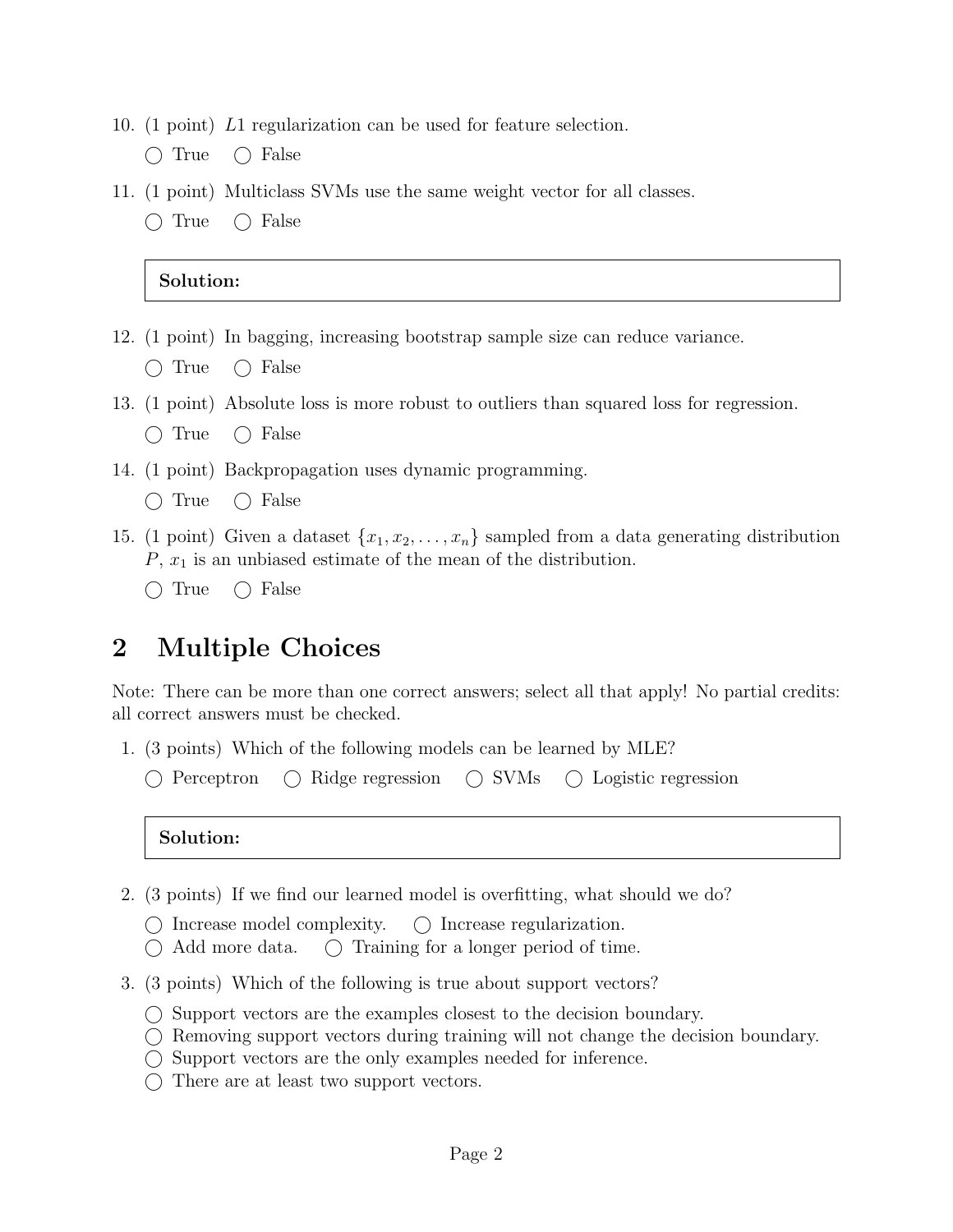- 4. (3 points) In a classification setting, which of the following are usually used as weak learners for boosting?
	- $\bigcap$  A classifier that always predict the majority class.
	- $\bigcirc$  A decision stump.
	- $\bigcap$  A classifier that uniformly predicts a class at random.
	- ◯ Perceptron.

## Solution:

- 5. (3 points) Which of the following description is true about kernels?
	- $\bigcap$  A kernel defines a feature map  $\phi$  that maps x to an infinite-dimensional space.
	- $\bigcirc$  The kernel function k can be considered as a similarity function for two data points.
	- $\bigcirc$  The kernel trick provides an efficient way to compute inner products in high dimensional space.
	- A valid kernel function must produce a positive semi-definite kernel matrix.
- 6. (3 points) Which of the following are appropriate activation functions for neural networks?

$$
\bigcirc 2x \quad \bigcirc \quad \max(x,0) \quad \bigcirc \begin{cases} 1 & x > 0 \\ 0 & x \le 0 \end{cases} \quad \bigcirc \begin{cases} x & x > 0 \\ 0.01x & x \le 0 \end{cases}
$$

## Solution:

- 7. (3 points) Which of the following can reduce variance of a learning algorithm?
	- $\bigcirc$  Increase the maximum depth of a decision tree.
	- $\bigcirc$  Increase the variance of a zero-mean Gaussian prior of the parameters.
	- $\bigcirc$  Increase the step size (shrinkage) in gradient boosting.
	- $\bigcap$  Increase  $\lambda$  (weight on the penalty term) in ridge regression.
- 8. (3 points) Which of the following loss functions is an upper bound of the 0-1 loss function? (Let  $y \in \{1, -1\}$  be the gold label and  $f(x) \in \mathbb{R}$  be the predictor output.)

 $\bigcirc$   $(1 - yf(x))^2$   $\bigcirc$  max $(0, -yf(x))$   $\bigcirc$   $e^{-yf(x)}$   $\bigcirc$  log(1+e<sup>-yf(x)</sup>)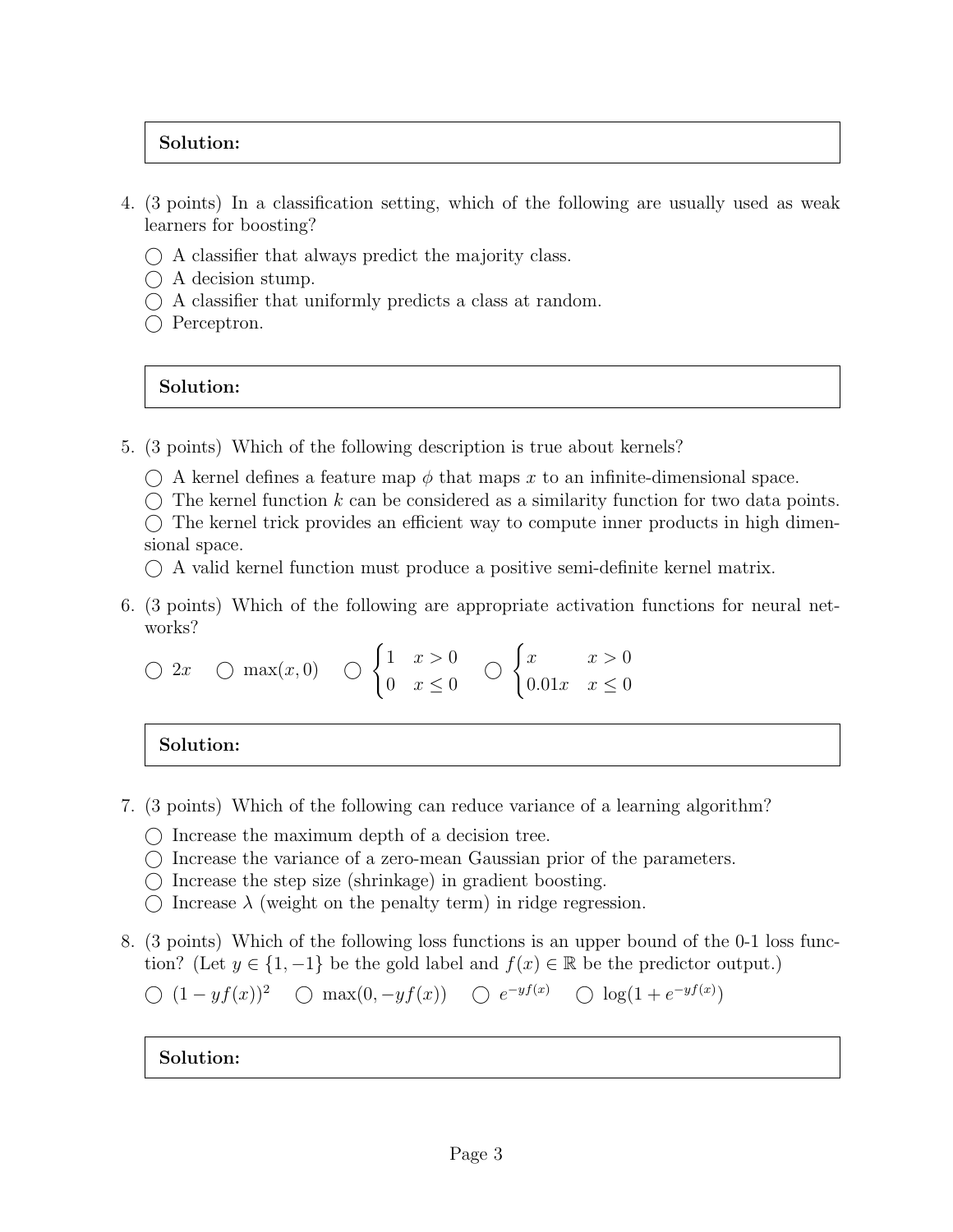| $x_1$ | $x_2$ | Y |
|-------|-------|---|
| $+1$  | $+1$  | 0 |
| $+1$  | -1    | 1 |
| -1    | -1    | 0 |
| -1    | $+1$  | 1 |

9. (3 points) Consider a small XOR dataset:

Which of the following model can achieve zero training error?

- $\bigcap$  A decision tree with depth 1.
- $\bigcap$  A decision tree with depth 2.
- $\bigcap$  A two-layer neural network with 2 hidden units and ReLU activation function.
- Linear soft-margin SVM.
- 10. (3 points) If the solution of linear regression on a dataset is  $w^*$ , what solution would you get if you scale all features by a factor of c (i.e. replace x by  $cx$ ) before doing regression?

 $\bigcirc$   $w^*$ \*  $\bigcirc \frac{w^*}{c}$   $\bigcirc \frac{w^*}{c^2}$   $\bigcirc$   $cw^*$   $\bigcirc$   $c^2w^*$ 

- 11. (3 points) Assuming that we can always obtain the optimal solution, adding a regularization term to the objective function of logistic regression can
	- ◯ Decrease training error ◯ Increase training error
	- ◯ Decrease validation error ◯ Increase validation error
- 12. (3 points) Which of the following model will always have a unique optimum regardless of the data?
	- ◯ Linear regression ◯ Ridge regression
	- Logistic regression Lasso regression

- 13. (3 points) Which of the following are necessary conditions for the minimum risk of a classification problem using 0-1 loss (i.e. the Bayes error rate) to be zero?
	- $\bigcap$  The distributions  $P(X | Y)$  don't overlap.
	- $\bigcirc$  The training data is linearly separable.
	- $\bigcirc$  Cannot tell. It depends on the class prior  $P(Y)$ .
	- $\bigcap X \mid Y$  follows a Gaussian distribution.
- 14. (3 points) Which of the following is true about neural networks?
	- $\bigcap$  The objective function is convex.
	- $\bigcap$  Their nonlinearity is due to the nonlinear activation functions.
	- $\bigcirc$  They can only be used for classification.
	- Yann Lecun won Turing Award because of his contribution to neural networks.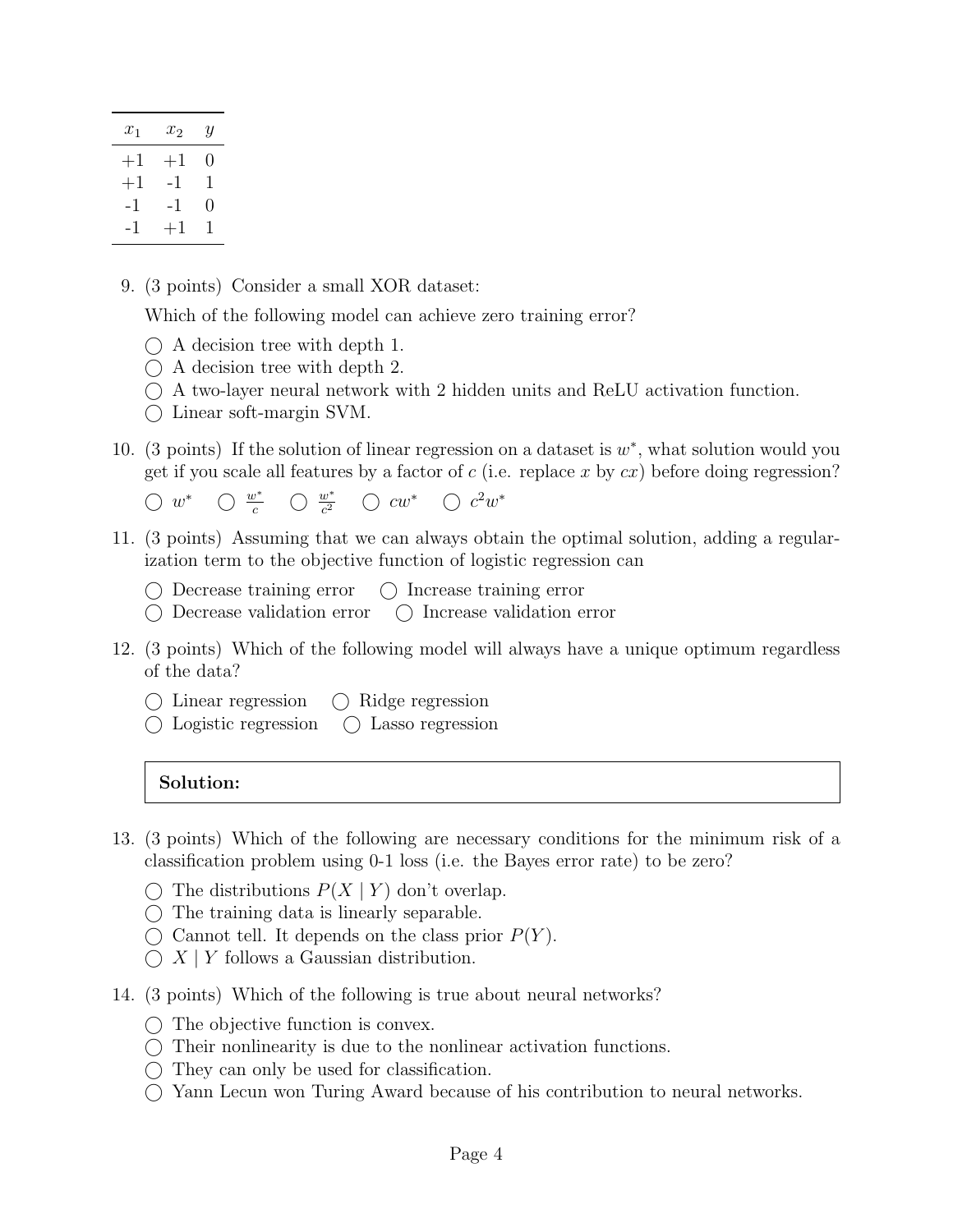15. (3 points) Consider OvA and AvA for multiclass classification, if the base binary classifier takes  $O(N^2)$  time to train, where N is the number of training examples, which method is more efficient in terms of training time (assuming no parallelization)?

 $\bigcirc$  OvA  $\bigcirc$  AvA  $\bigcirc$  Equally efficient

### Solution:

- 16. (3 points) Assuming that the data is not separable, increasing  $C$  in soft-margin SVMs can
	- $\bigcirc$  Reduce margin  $\bigcirc$  Increase margin
	- ◯ Reduce training error ◯ Increase training error
- 17. (3 points) Which of the following is true about the Naive Bayes classifier?
	- $\bigcirc$  It assumes features are independent conditioned on the label.
	- $\bigcirc$  It only works with categorical features.
	- $\bigcap$  It has a linear decision boundary.
	- $\bigcirc$  It is a generative model.

### Solution:

18. (3 points) Which model could have generated the decision boundary shown in the figure below?



 $\bigcirc$  SVM with Gaussian kernel  $\bigcirc$  Logistic regression ◯ Neural networks ◯ Random forest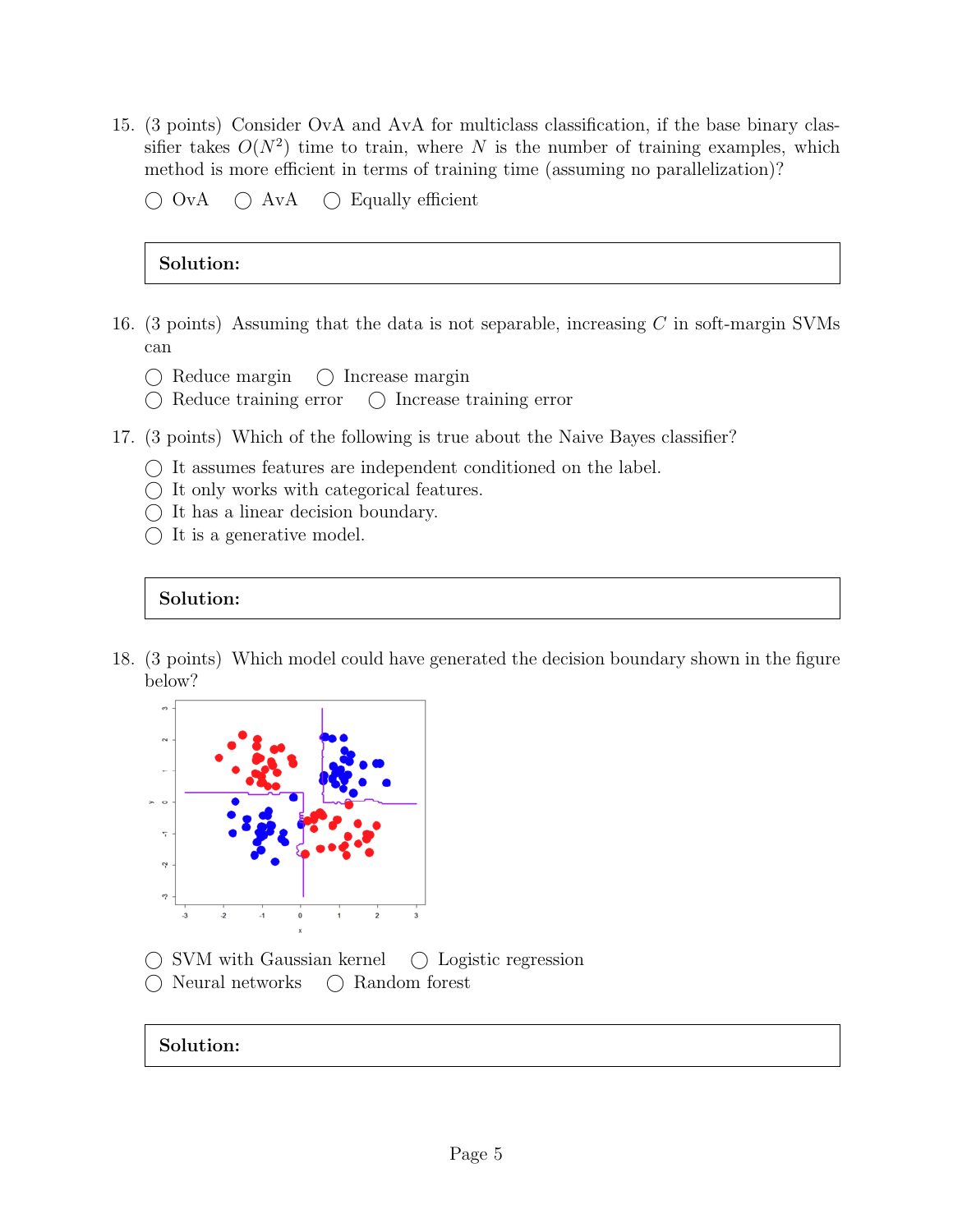19. (3 points) Consider training an Adaboost classifier using decision stumps. Given the following 2D dataset, which examples will have their weights increased after the first iteration?



20. (3 points) Consider the regularizer  $\ell_q = \left(\sum_{i=1}^d |w_i|^q\right)^{\frac{1}{q}}$ . For  $d = 2$ , which of the following will produce sparse weights?



# 3 Short Questions

- 1. **Optimization.** Consider  $f: \mathbb{R} \to \mathbb{R}$ ,  $f(x) = \max(x^2, 2x)$ .
	- (a) (1 point) Is  $f(x)$  convex?  $\bigcap$  True  $\bigcap$  False
	- (b) (2 points) At which points does the function have non-unique subgradients?

#### Solution:

(c) (3 points) What is the subgradient at  $x = 2$ ? Show all valid subgradients if there is more than one.

Solution:

(d) (1 point) How many local minima does  $f(x)$  have?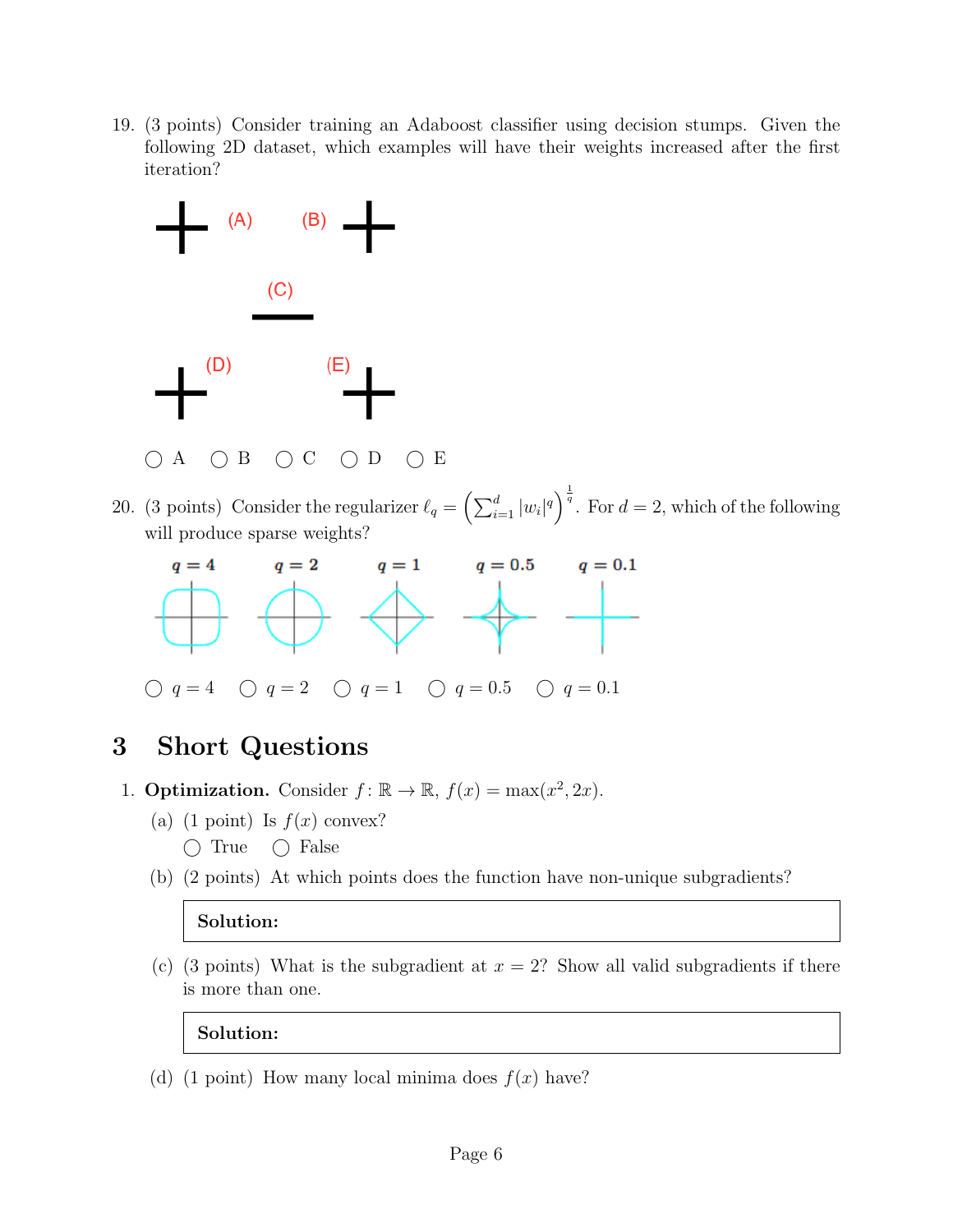2. MLE and Bayesian methods. To estimate the number of visitors to a store (denoted by  $X$ ) during some fixed time of the day, we assume that  $X$  follows a Poisson distribution:

$$
p(X = k | \lambda) = \text{Poisson}(\lambda) = \frac{\lambda^k e^{-\lambda}}{k!} \quad (\lambda > 0).
$$

We then recorded the number of visitors for 10 days and got the following data points:

$$
\mathcal{D} = (5, 3, 12, 7, 6, 8, 6, 10, 9, 9).
$$

(a) (4 points) What is the maximum likelihood estimate of  $\lambda$  given the observed data?

#### Solution:

(b) (4 points) Let's put a gamma prior on  $\lambda$ :

$$
p(\lambda) = \text{Gamma}(\alpha, \beta) = \frac{\beta^{\alpha}}{\Gamma(\alpha)} \lambda^{\alpha - 1} e^{-\beta \lambda} \quad (\lambda, \alpha, \beta > 0),
$$

where  $\Gamma(\alpha)$  is the gamma function (you can treat it as a constant). If we take the prior Gamma $(5, 1)$ , what is the posterior  $p(\lambda | \mathcal{D})$ ?

#### Solution:

- (c) (1 point) Is the Gamma prior conjugate to the Poisson model?  $\bigcap$  True  $\bigcap$  False
- (d) (2 points) Suppose we need to update our estimate of  $\lambda$  as more data arrives, what is the amount of data storage needed if the total number of data points is n?

- 3. SVMs. Consider the 2D datasets shown in the figure below. We want to classify the red circles and the black crosses using SVMs.
	- (a) (1 point) Is the data linearly separable?  $\bigcap$  True  $\bigcap$  False
	- (b) Let's first consider using a linear hard-margin SVM.
		- i. (3 points) What's the learned decision boundary?